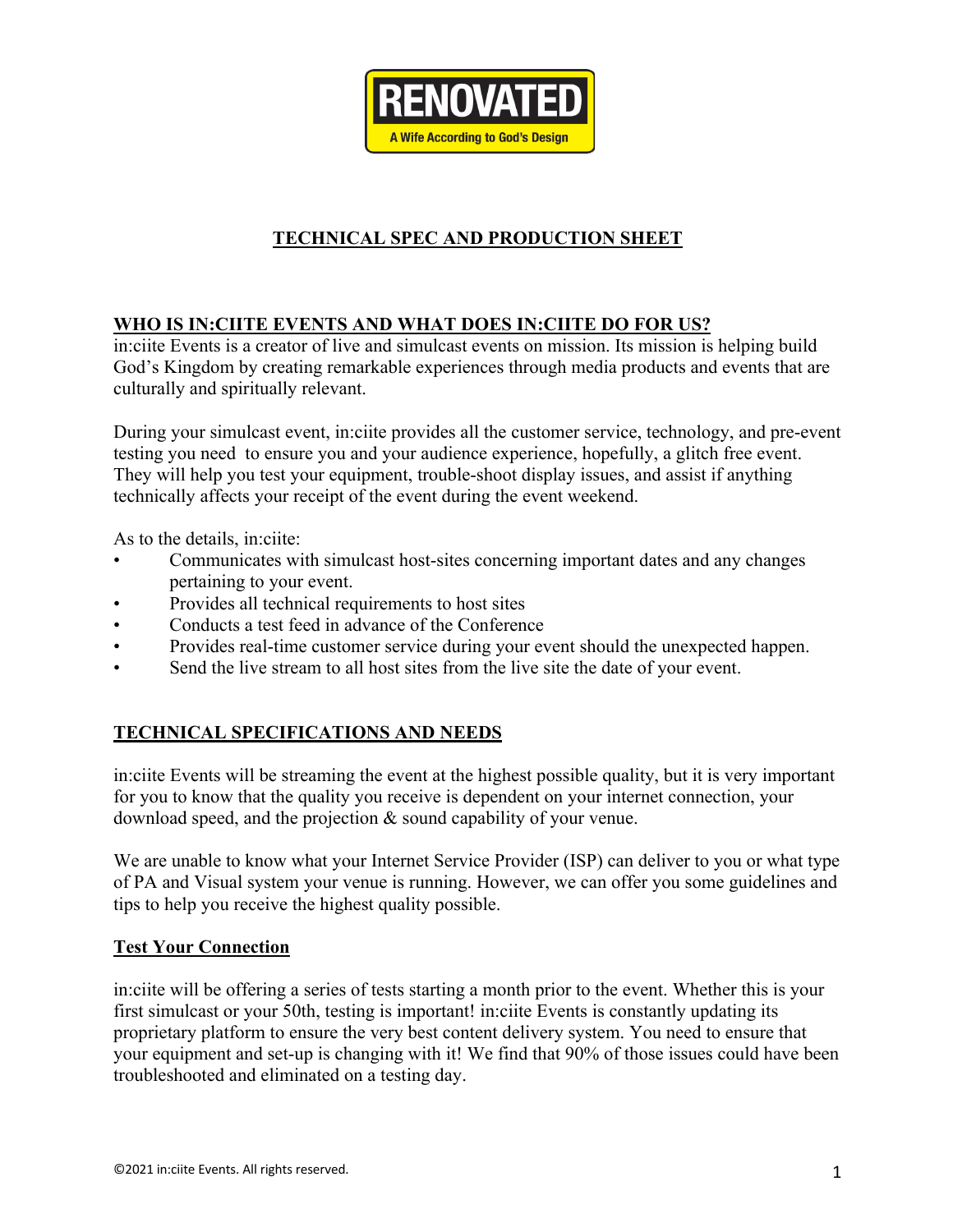We cannot stress enough the need to test on all equipment in the location that the simulcast will occur. All streaming technologies and platforms are different. (i.e. you may be able to play a YouTube Video with no streaming interruption, but that does not mean you'll be able to buffer the simulcast). If you do not test, we cannot ensure that your event will be a success. Testing will be done starting in September. We'll email you the dates as soon as they are established. Make certain that you sign up for one of the testing times!

### **Test Your Speed**

To check your actual download speeds, please visit www.speedtest.net . Click **BEGIN TEST**  and speedtest.net will AUTOMATICALLY test your speed and give you an accurate indication of your capacity. The "download speed" number is the one that is important for your broadcast. *Your network connection should sustain a download speed of 20 Mbps or greater.* If it doesn't contact your internet service provider and inquire about receiving higher speed and larger bandwidth.

### **Wireless vs. Wired Connections**

Your church, your audience, you... have a lot of devices, and they all want internet... ALL THE TIME! It is highly recommended that only one computer be accessing the network during the broadcast, and that you have a **dedicated internet connection** for the computer you are using to download the stream.

#### **Visual Display, Operating System, and Browser Selection**

If using projection, check your video projector resolution to ensure that it matches your computer resolution. In full screen mode on your computer, you should see full screen with your projector. It is recommended after connecting your computer to the projector that you power on the computer first then the projector for auto detecting resolution.

### *Do not have any other applications running on your computer simultaneously such as virus scanning, updates, or backup software.*

We suggest you do NOT use a browser window within ProPresenter without testing it thoroughly. Issues have arisen with this method.

in:ciite Events recommends using Google Chrome as your internet browser for hosting simulcast event.

If you are using a **Mac OS operating system**, Firefox is also recommended; however, we strongly suggest you install Google Chrome as well and run tests with both browsers. Keep both on your computer until the event; it's recommended to have one as a back-up browser.

If you are using **Window 10**, we recommend Edge as your internet browser; however, we strongly suggest you install Google Chrome as well and run tests with both browsers. Keep both on your computer until the event; it's recommended to have one as a back-up browser.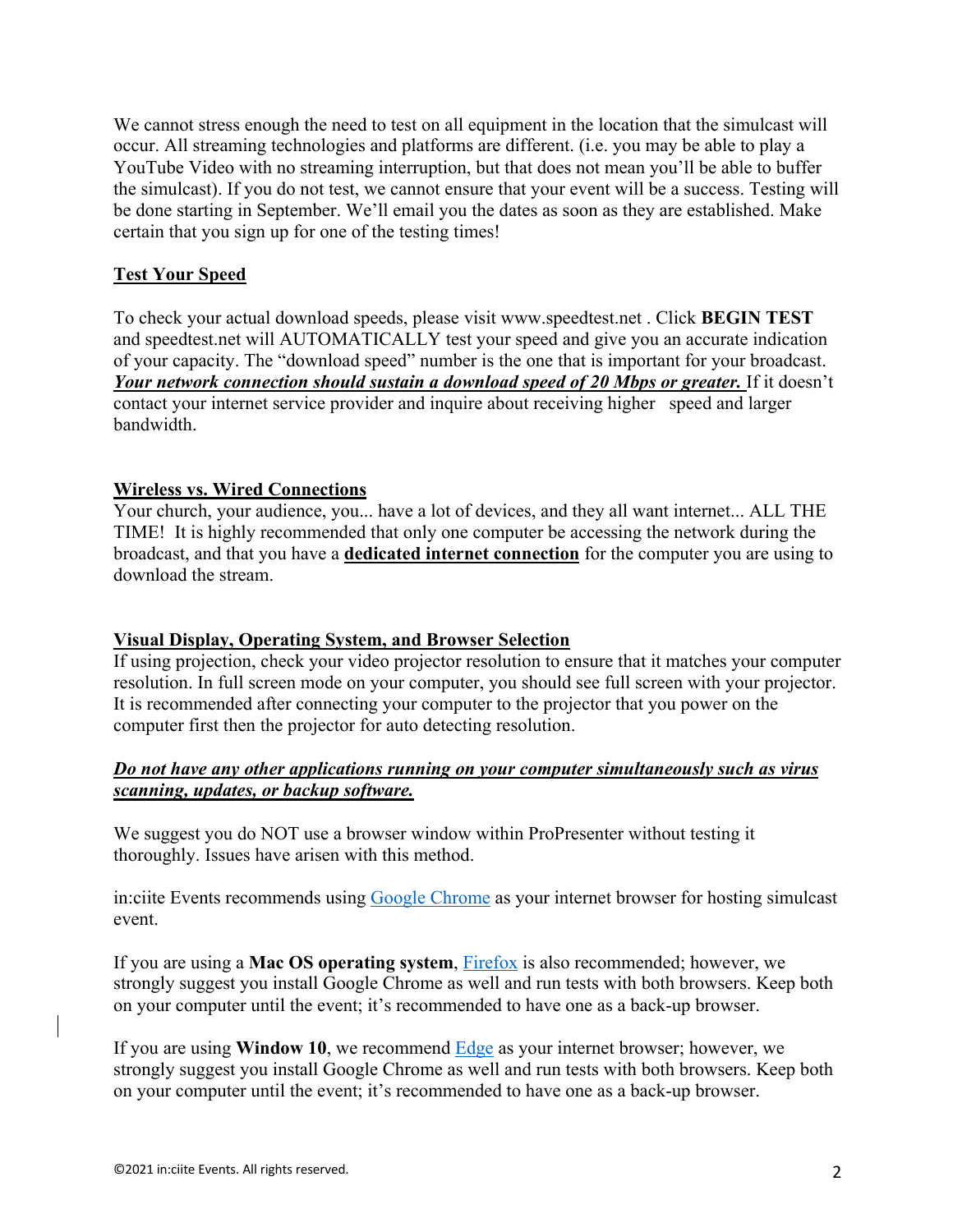### **Sound**

Please test your sound. We'll send a balanced broadcasting mix to your location. All rooms and venues are different. To ensure the right sound levels for your venue, please have a qualified sound engineer who is familiar with your system.

Other commonly asked questions:

### **When will I receive the Event Link?**

The event link and password will be emailed out to you and your contact list on Monday, September  $27<sup>th</sup>$ . THE LINKS WILL NOT GO LIVE UNTIL 45 Minutes prior to your hosting time. We suggest you log on early to get things set up. There will be music, slides and a countdown clock during this time.

### **Can I share the link out to my group to watch in their home if they are not able to attend the live event?**

No, you are not able to share the event link. Your link will be configured to work at only one location on one device. If individuals would like to watch at a different time, they must purchase their own license. If you have a unique situation and would like to discuss with in:ciite, please contact us.

### **How long will I have access to the content?**

You will have access on the live event date of October  $1<sup>st</sup>$  and  $2<sup>nd</sup>$ , unless you are scheduling your event for a date after in which that will be your date of viewing.

### **What if I miss a something or our connection goes down- can I rewind and watch it again?**

The technology has built in DVR which means you when you login to the event you can rewind to the beginning. You will miss nothing.

#### **What time is the event in my time zone:**

Refer to the schedule sent to you; however, the technology has a built in DVR so if you need to start the event later due to your time zone, once you login, you can rewind to the beginning.

If I have any questions or issues during the test or the live event, please contact inciite Events:

Chat – www.inciiteevents.com Phone – 888-235-7948 Text – 888-235-7948 Email – info@inciite.com